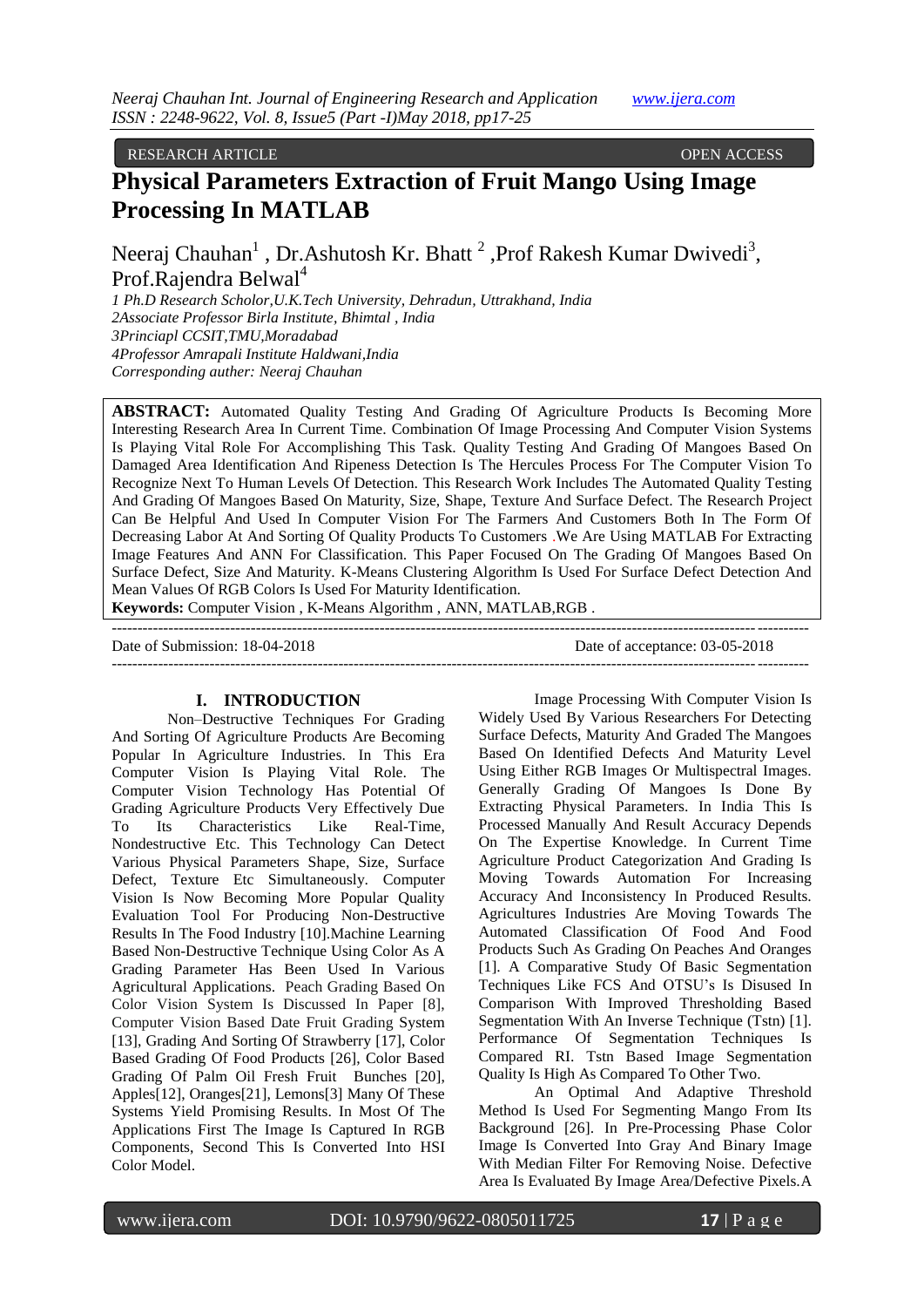K-Means Clustering Algorithm Is Used In Image Segmentation Process For Automatically Detection Of Pomegranate Fruits [10].Accuracy Of Segmentation Results Produced By K-Means Algorithm Depends On The Image Defining Procedure. Image Segmentation Is Performed By Taking Pixel Color And Spatial Feature In Consideration. Clustered Blocks Are Merged For Image Retrieval. Dubey"s (Dubey Et Al., 2013) Methodology Of Using K-Means Clustering Algorithm For Simple And Straightforward Image Segmentation Is Used[4]. An Image From RGB Space Is Converted Into L\*A\*B Color Space. Image Is Segmented At Different Values Of K=2,3,4. Segmentation In 2 To Three Clusters Has The Mixed Pixel Problem .For The Better Result Image Is Segmented Into Four Clusters.

Surface Color Features Of Fruit Are Extracted Then Segmented The Defective Part Of Fruits Using K-Means Clustering And Fuzzy C-Means Algorithms [11]. Gaussian Low-Pass Filter (GLPF) Is Used For Removing Noise. K–Mean Clustering Algorithm Is Used For The Defect Segmentation Of Fruits [13]. Three To Four Clusters<br>Are Used For Defect Segmentation. For Used For Defect Segmentation. For Experimental Result Defected Apples Are Used As A Case Study.In Addition Of This ANN (Artificial Neural Network) And Genetic Algorithms Are Also Used For Image Segmentation [11].

The Study Of Mangoes Using Computer Vision Has Been Used For Producing Non Destructive And Optimized Results Fruit Grading And Classification Using Physical Parameters Like Shape, Surface Defect And Ripeness As An Input. As Surface Defects, Maturity And Size Are Of Great Concern To Producers For Grading The Mangoes. The Grading System Utilizes Computer Vision Techniques To Detect The Defects On The Surface Of Mangoes And To Predict Maturity. After Identifying The Maturity And Surface Defects Of Mangoes, The System Grade The Mangoes Based Upon This Criterion. The Defects Or Damage In Mangoes Is Usually Considered In Terms Of Bruising, Scab, Fungal Growth, Injury, Disease And Other Defects Must Be Removed To Prevent Cross-Contamination And Reduce Subsequent Processing Cost. This Paper Focused On To Develop An Algorithm For Identifying Surface Defect And Maturity Of Mango Fruits Using RGB Color Model. Finally Mangoes Will Be Graded And Classified Based On Ripeness, Shape, Size And Surface Defect Using Digital Image Analysis.

# **II. PROPOSED ALGORITHM**

Mango Grading And Quality Testing Algorithm Includes 7 Steps:

- 1. Image Acquisition.
- 2. Image Pre-Processing.
- 3. Shape Based Categorization Of Mangoes.
- 4. Image Feature Extraction.
- 5. Image Feature Selection.
	- Classification Based On ANN And SVM



**Fig 1:** Flow Diagram Of Research Work

## **III. MATERIALS AND METHODOLOGY**

Rest Part Of This Section IV Describes The Used Methodology For Grading And Sorting Of Mango Fruits. In The First Phase Of Project MATLAB Is Used For Feature Extraction. Color, Size, Shape, Surface Defect And Texture Features Are Extracted As External Quality Parameters. In Second Phase Of Classification We Will Use BPNN And SVM. In Rest Of This Paper We Discussed Used Methodology For First Part Of Project.

# **A) Data Set Of Mangoes/Image Capturing**

As A Database 100 Samples Of Mangoes Are Selected At Different Maturity Stage From Web [25].Photography Has Done In Both Sides. EOS 550D And Canon Inc. Digital Cameras Are Used For Image Acquisition Having High Quality. Image Size Is 1200\*800 Pixels With Resolution .03mm/Pixel. File Format Of Image Is JPG.

Data Was Collected By Taking Image Of Each Sample Individually .This Inspection Chamber Contains A Camera And Lighting Source. The Images Were Taken By Placing Each Sample Inside An Inspection Chamber. The Used Vision System For Acquiring The Images Is Shown In "Figure 2". Distance From Sampled Data Was 20 Cm For Each[25].



**Fig 2: Image Capturing**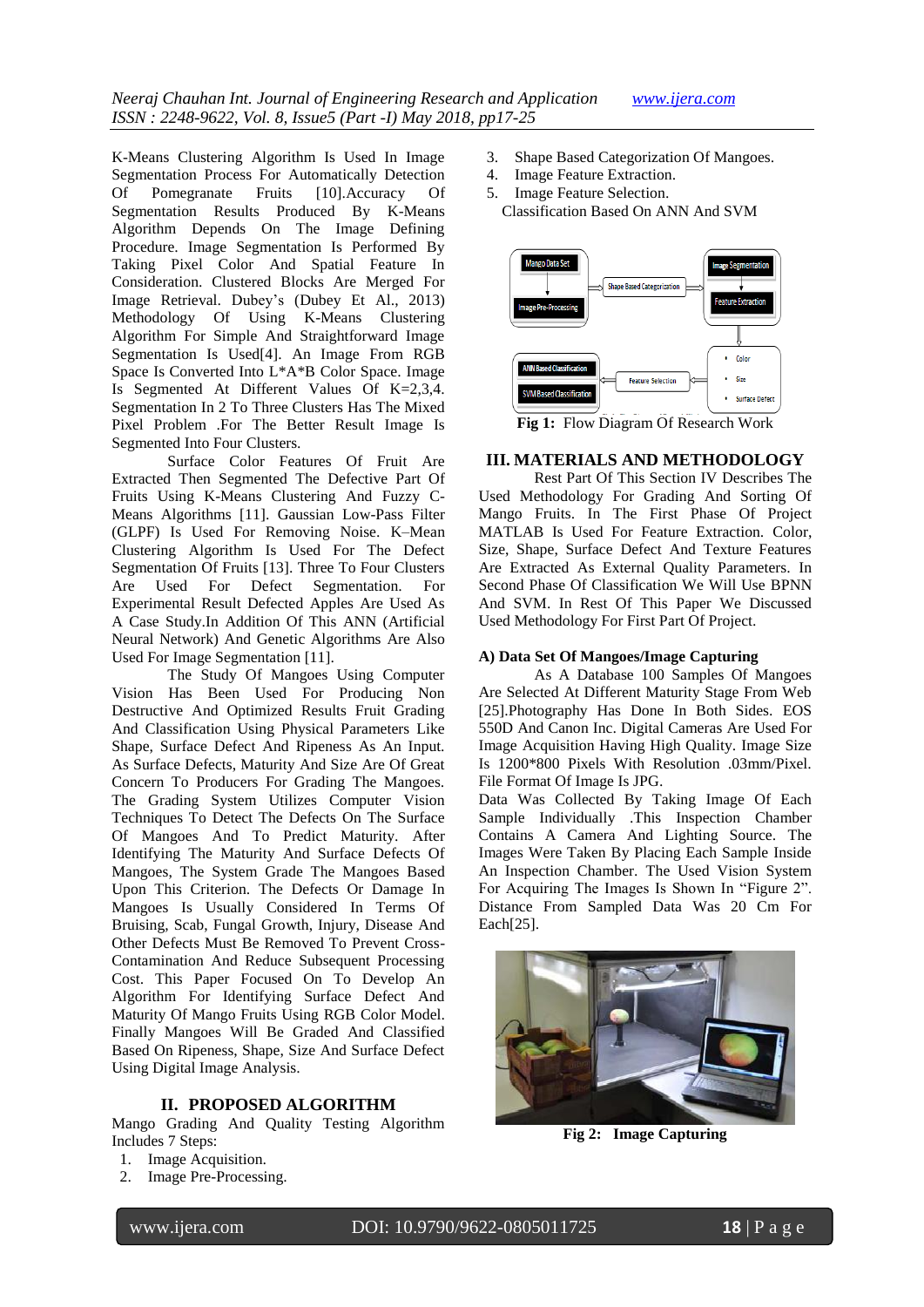**B)** Image Pre Processing: In Image Pre Processing Technique For This Project Contrast Stretching And Noise Filtering Operations Are Used. Median Filtering Is Used For The Noise Removing And Histogram Modification Is Used For Better Picture Display. A Threshold Value Is Set For Image Segmentation. Then Binarization Threshold Was Estimated From The Image Intensity Histogram.

# **IV. EXTRACTED FEATURES AS QUALITY PARAMETERS**

In Our Research External Quality Parameters Of Fruit Mango Are Selected As A Quality Assessment Features Such As Color, Size, Shape, Texture And Defects. In Rest Of This Part Feature Extraction Methodology Is Described.

# **A) Color**

Color Is One Of The Prominent Features Used By Farmers For Predicting The Maturity Of Fruit. A Huge Number Of Color Extraction Algorithms Has Discussed By Researchers Like:.In This Paper We Discussed The Color Histogram Technique For Maturity Prediction Of Mangoes Selected As A Case Study. RGB Color Mean Value Of Each Color Is Calculated At Each Color Band. In Fig 3 (A) Is The Original Image, (B) Is The Superimposed Color Histogram Of Image In (C),(D) And (E) Color Histogram Is Used Individually.











Fig 3 (A),B) And (C) Represents Color Mean Of Each Color At Red Channel , Green Channel And Blue Channel Respectively.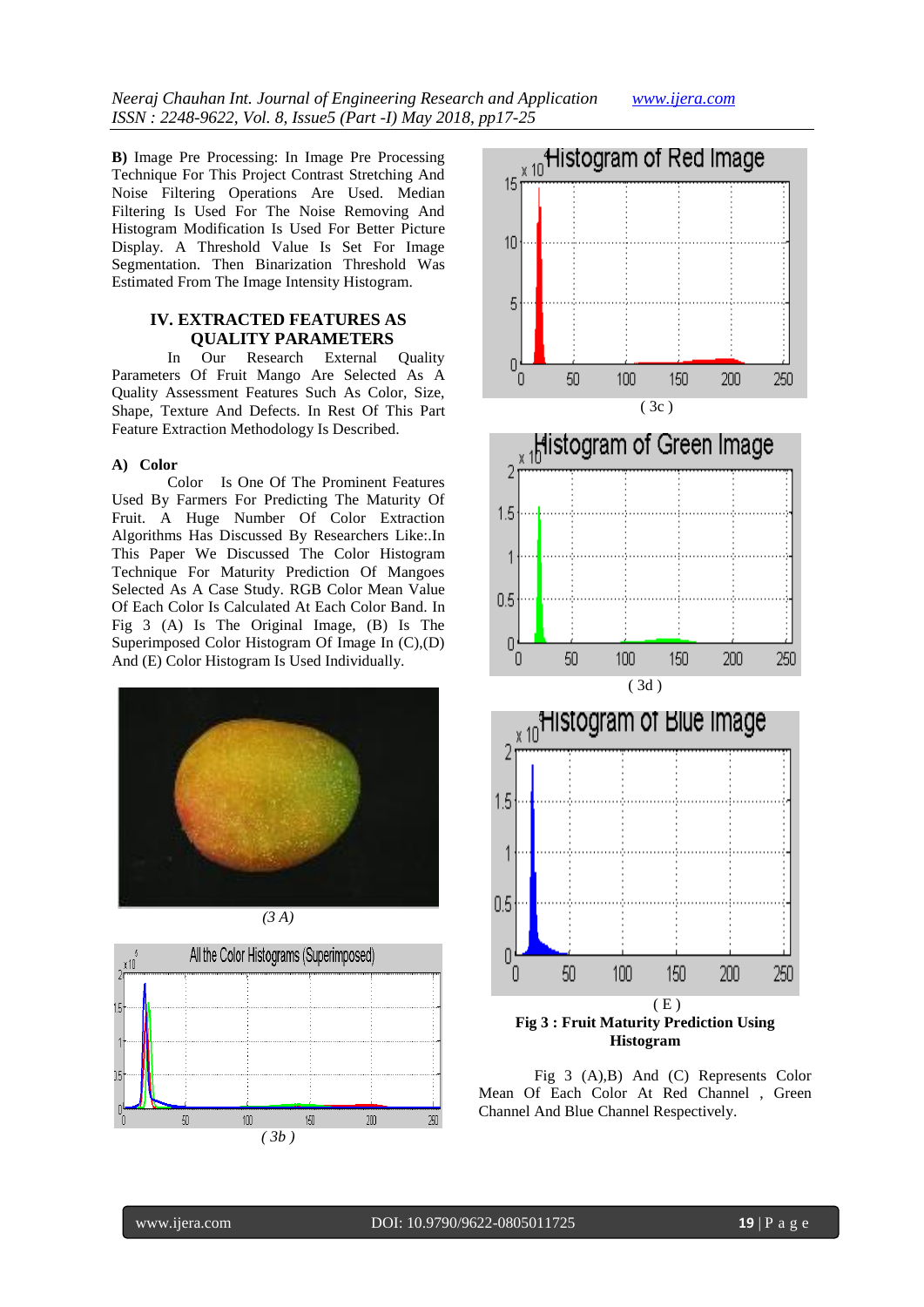

Green Image. Mean = 54.34

(4b)



**Fig 4 : Fruit Maturity Prediction Using Color Mean Values In Each Color Band**



**Fig 5: Mango In Different Ripping Stages**

Fruit Size Is Also An Added Quality Aspect Mostly Used By Farmers – The Better Size Fruit Is Considered Of Better Quality. In Fruit Size Estimation Area Covered By Fruit Image Is Evaluated. For This Computation, First We Used Image Binarization Process In Image Processing For Extracting Fruit Image From Its Background. In Fruit Size Evaluation Two Methods Are Used. The One, Total Number Of True Pixels Is Calculated And In Second Method Major And Minor Axis In Binarized Image Is Evaluated. We Categorize Fruits In Three Classes Based On Their Size As A Big, Medium And Small Using The Average Area Of Images.



#### **Fig 5**: Image Area Calculation **C) Surface Defect**

Surface Defect Is One Of The Most Considerable Parameter Used By Farmers/Customers For Fruit Categorization. In This Process Damaged Part On Surface Of Mango Is Detected For Defected Categorization. A Finding Related To Defected Mangos Is Performed Using Surface Defect As An Input Parameter That Includes Scars, Dark Spots, Etc. K-Means Clustering Algorithm Is Used For Surface Defect Detection By Segmenting Image Into Three Clusters. Clustered Image Having High Intensity Of Damaged Part Is Selected To Calculate Defected Area On The Surface.

# **% Of Defected Area= (Number Of Defected Pixels/ Total**

# **Number Of Pixels)\*100.**

Two Classes Are Created For Mangoes Identification One For Healthy Mangoes Second For The Unhealthy Mangoes. Median Filter Is Used For Image Filtering. Pixels Inside The Selected Clustered Image Are Counted For Evaluation Of Surface Defect. In Fig  $6(A)$  Is The Original Image  $(B)$ ,  $(C)$ And (D) Are Clustered Images Using K-Means Algorithm.

**B) Size**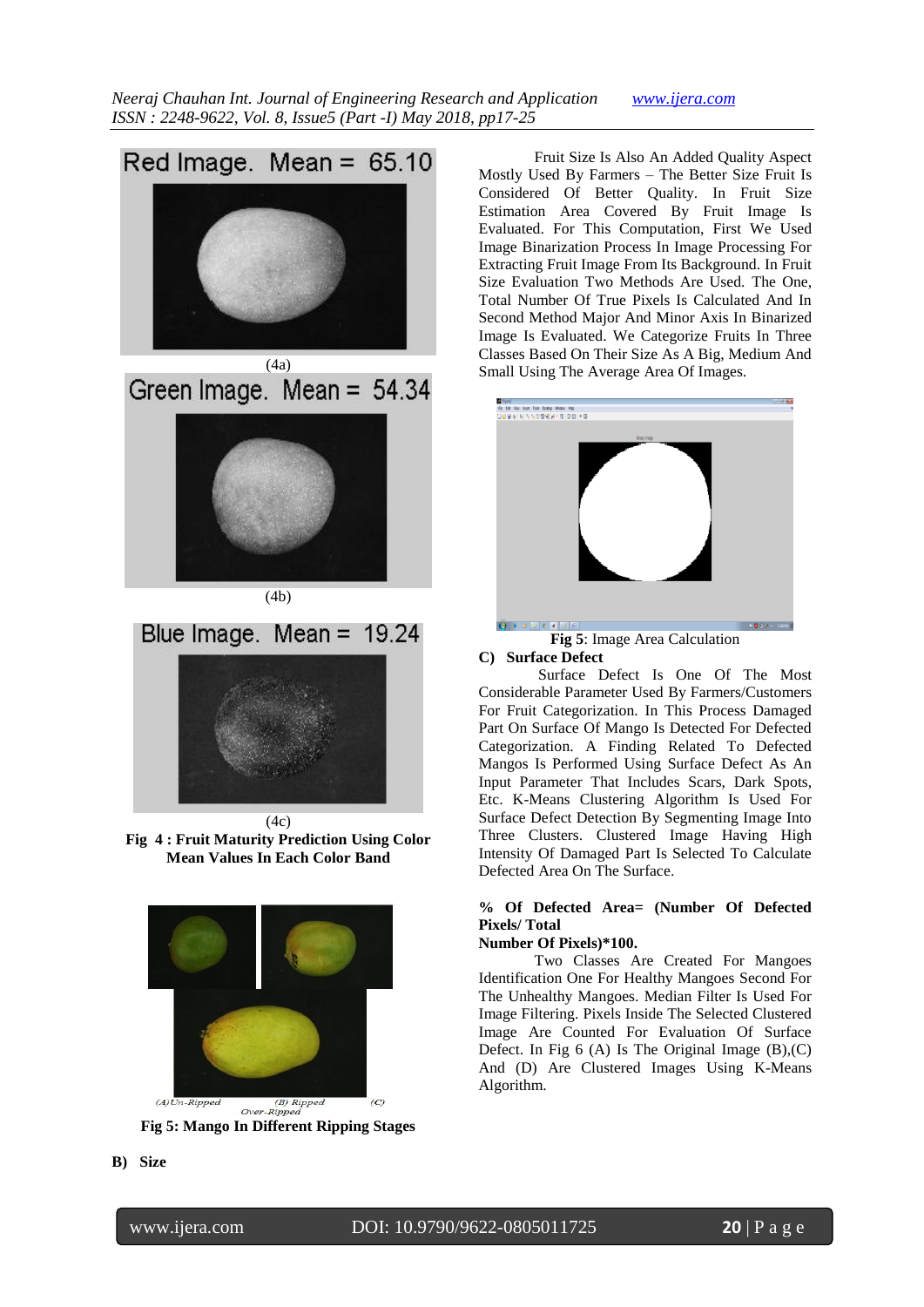# *Neeraj Chauhan Int. Journal of Engineering Research and Application www.ijera.com ISSN : 2248-9622, Vol. 8, Issue5 (Part -I) May 2018, pp17-25*





**Fig 7**: Extracted Infected Area Using K-Means

## **D) Texture Feature Extraction**

In Texture Analysis Essential Characteristics Of Textures Are Evaluated For Representing Them In Some Simpler But Distinctive Form. So That An Accurate Classification And Segmentation Of Objects Can Be Processed. Texture Features Extraction Methods Classified In The Categories As Structural, Statistical, Model-Based And Transform (Neville Et Al 2003).

## **A) Structure Based Feature Extraction**

A Well Defined Primitives And Hierarchy Representation Of These Primitives Is Used For Texture. Primitives Defining Way Is The Key Point For Texture Description. This Method Provides The Good Symbolic Description Of Image, More Popular For Image Synthesis Than Analysis Tasks.

## **B) Statistical Based Feature Extraction**

Texture Is Characterized In Non-Deterministic Properties Of Image And Used For Managing The Relationship Between The Gray Levels Of An Image. Local Features Of Each Pixel Is Computed For Analyzing Spatial Distribution Of Image Gray Values And A Set Of Statistical Values Is Derived. The Statistical Methods Are Generally Classified Into First Order (One Pixel), Second Order (Pair Of Pixels) And Higher Order (Three Or More Pixels) Statistics. The First Order Method Individual Pixel Property Is Estimated. Second And Higher Order Statistics Estimate Properties Of Two Or More Pixel Values Occurring At Specific Locations Relative To Each Other. In Statistical Based Texture Feature Extraction Method Most Popular Is Second Order Statistics. The Most Popular Second Order Statistical Features For Texture Analysis Are Derived From The Co-Occurrence Matrix Discussed In Section 4.1

#### **C) Model Based Feature Extraction**

Model Based Methods Are Based On Image Structure For Describing Image Texture And Synthesizing It. Image Is Described As Probability Model Or As A Linear Combination Of A Set Of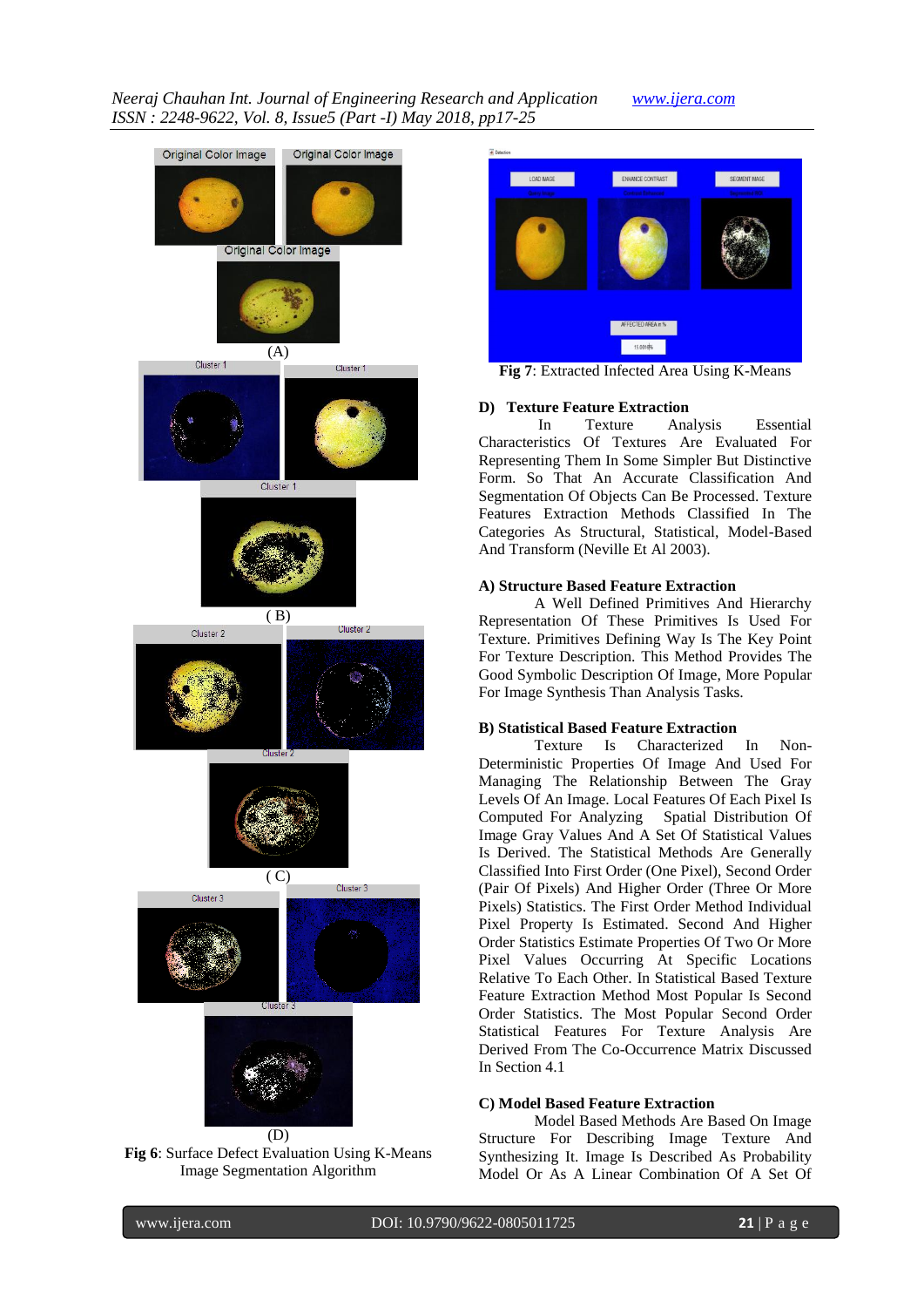Basic Functions. The Fractal Model Is Useful For Modeling Certain Natural Textures That Have A Statistical Quality Of Roughness At Different Scales And Self Similarity, And Also For Texture Analysis And Discrimination.

## **D) Transform Based Feature Extraction**

In Transform Based Feature Extraction Methods Like Fourier, Gabor And Wavelet Transforms An Image Is Represented In Form Of Space And Interpretive Coordinate System Is Closely Related To The Texture Characteristics. Fourier Transform Method Has Weakness In Spatial Localization. Transform Methods Process The Complete Image That Is Not Good For Applications In Which Selected Part Of Image Is To Be Processed.

## **4.1 STATISTICAL BASED FEATURES**

The Three Different Types Of Statistical Based Features Are First Order Statistics, Second Order Statistics And Higher Order Statistics As Shown In Figure 8.



**Figure 8:** Statistical Based Texture Features

In This Research Work GLCM Is Used For Evaluating Statistical Texture Features. A Number Of Texture Features May Be Extracted From The GLCM.

# **A ) Comparison Of Texture Analysis Methods**

A Number Of Researchers Have Worked On Texture Extraction Methods And Their Comparison. Comparison Of GLCM And Fourier Methods(Dulyakarn Et Al ,2000), Comparison Of GLCM And Fourier Spectra For Image Classification( Maillard ,2003) ,Comparison Work Of GLCM ,Wavelet Texture Analysis (Bharati Et Al.,2004) In All These Research Work GLCM Approach For Texture Analysis Of Image Is More Effective As Compared To These All.

# **B ) Texture Features Extracted Using GLCM**

GLCM Matrix Is Created By Taking Directions And Distances Between Pixels Of Image As An Input And Statistical Data Is Extracted From The Matrix In The Form Of Texture Features. Number Of Rows And Columns In GLCM Square Matrix Is Equal To The Number Of Gray Levels In The Image. GLCM Composition Is Based On Probability Value Defined As P (I,J|∆X,∆Y) Where ∆X And ∆Y Represents The Probability Of Paired Pixels At ∆X Direction And ∆Y Intervals Respectively.

## In GLCM Elements Are Computed By The Equation:  $P(I,J| \Delta X, \Delta Y) = P(I, J| \Delta X, \Delta Y)$  $\Sigma$  $P(I,J|\Delta X, \Delta Y)$

Extracted Texture Features Using GLCM Are Represented According To The Correlation Of The Couple Pixels Gray-Level At Different Positions. Haralick Et Al(1973) Extracted 14 Texture Features From GLCM For An Image. The Important Texture Features Given By Haralic Are Entropy, Energy, Contrast, Inverse Difference Moment(IDM) And Directional Moment(DM). A. Baraldi Et Al(1995) Has Discussed And Given Five Features Energy Entropy, Contrast, IDM And DM And Considered More Relevant In 14 Features. A. Baraldi Et Al Given Texture Features Has Reduced Algorithm Complexity Also.In This Paper Selected Texture Features Are Energy, Contrast, Entropy, Inverse Difference, Correlation, Homogeneity.

# **Contrast**

Reflects Image Clarity And Texture Of Shadow Depth. Contrast Measures Matrix Value Distribution .It Is The Main Diagonal Near The MOI. Contrast Measurement Equation Is:

Contrast  $C=\sum (X-Y)^2 P_{ii}$ 

Contrast Returns A Measure Of The Intensity Contrast Between A Pixel And Its Neighbor Over The Whole Image.

Contrast Varies Between 0 And Size  $((GLCM,1)-1)^2$ Contrast Is 0 For A Constant Image.

## **Correlation**

Measures The Correlated Pixels With Neighbors Over The Whole Image

Correlation = 
$$
\sum_{i,j=0}^{N-1} P_{ij} \frac{(i-\mu)(j-\mu)}{\sigma^2}
$$

|          | Red          |            | <b>Green</b> |            | <b>Blue</b> |            |
|----------|--------------|------------|--------------|------------|-------------|------------|
| Category | <b>Min</b>   | <b>Max</b> | Min          | <b>Max</b> | Min         | <b>Max</b> |
| Unripe   | $\mathbf{0}$ | 30.35      | 57.39        | 99.97      | 43.52       | 100        |
| Ripe     | 28.77        | 64.63      | 27.61        | 69.03      | 20.8        | 58.75      |
| Overripe | 50.97        | 100        | 0            | 35.30      | 0           | 34.4       |

Correlation Varies Between -1 And 1.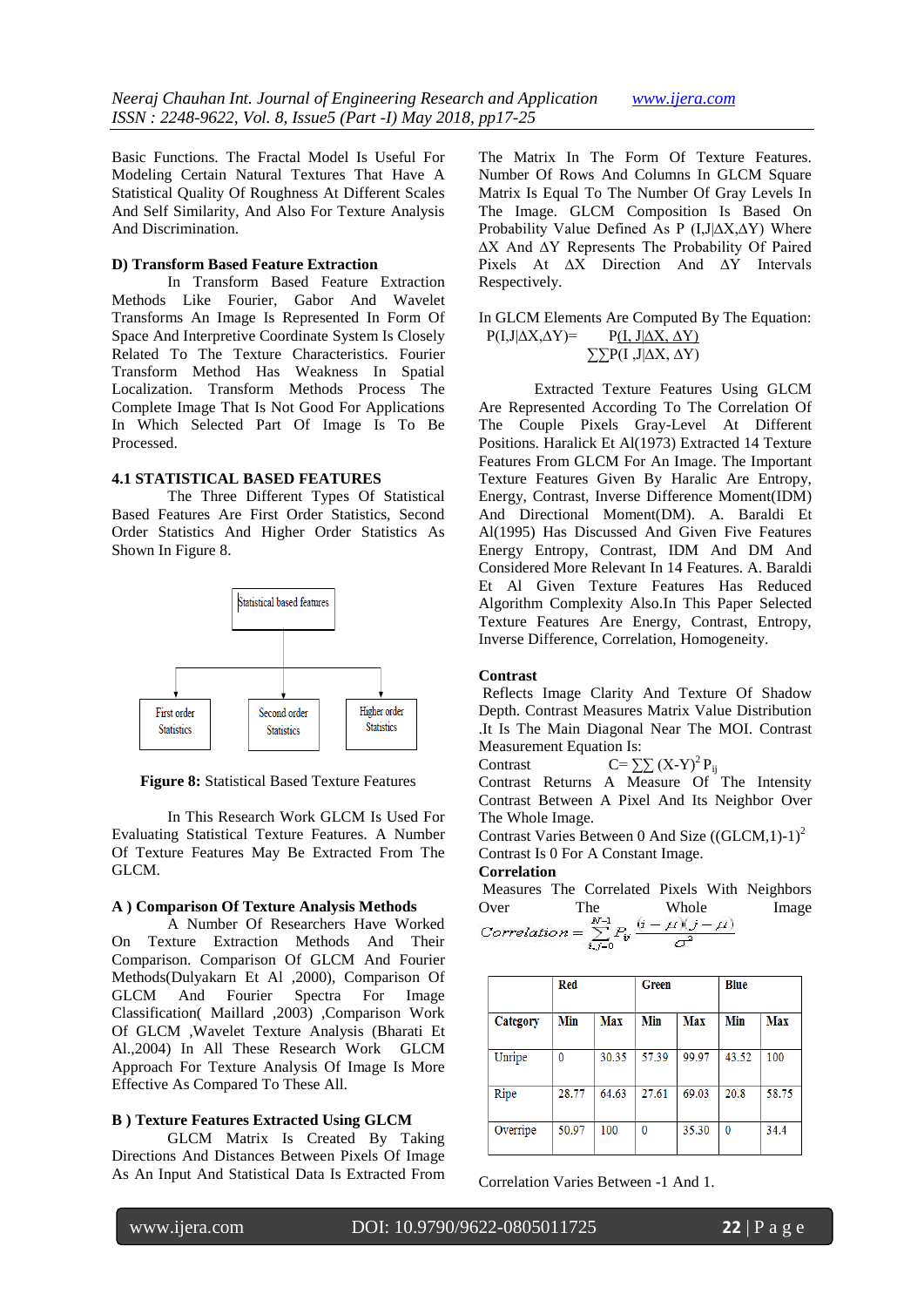Correlation  $= 1$  If Image Is Perfectly Positively Correlated.

Correlation = -1 If Image Is Perfectly Negatively Correlated.

# **Energy**

Measurement Of Homogeneity Changing, Reflecting Distribution Of Image Gray- Scale Uniformity. Energy Measurement Equation Is: Energy  $E = \sum_{i=1}^{N} P_{ij}^2$ 

Energy Varies Between 0 And 1.For Constant Image Energy=1.

## **Entropy**

Image Texture Randomness Is Measured By Entropy. Co-Occurrence Matrix Value Is Even, Entropy Will Be Min And Co-Occurrence Matrix Is Variant This Will Be Maximum. Entropy Measurement Equation Is:

Entropy EN=- $\sum P_{ij}$  Log P<sub>ij</sub>

- Pij Value Will Be Between 0 And 1 It Is A Probability.
- Log Pij Will Be 0 Or Negative.

# **Inverse Difference**

It Measures Local Changes In Image Texture Number. Its Value In Large Is Illustrated That Image Texture Between The Different Regions Of The Lack Of Change And Partial Very Evenly.

Inverse Difference  $ID=\sum (1/(1+(X-Y)^2) P(X,Y)$ **Homogeneity**

$$
ASM = \sum_{i=0}^{G-1} \sum_{j=0}^{G-1} \{P(i,j)\}^2
$$

### **V. RESULTS AND DISCUSSION**

In This Research Project We Are Trying To Develop A Simple, Cost Effective And Efficient Tool For Quality Testing And Grading Of Mangoes Based On Extracted Features Color, Size And Surface Defect And Texture .Maturity Is Identified By Extracted Color Feature. One Standard Value For Color Feature Is Used Given In Table 1. In Our Experiment A Mean Value Is Evaluated For RGB Individually.

**Table 1: RGB Values Used For Unripe, Ripe And Over Ripe Mangoes**







**Fig 6(B)** Ripped Mangoes



**Fig 6(C)** Over-Ripped Mangoes

By Using RGB Color Model Extracted Color Features In The Form Of Mean Values Of Each Color Result Is Displayed In Fig (6). Fig (6a) Represents The Color Distribution For Un-Ripped Mangoes. In Un-Ripped Mangoes Color Mean Value Is High For Green Color And Blue Color. In Fig (6b) Color Distribution Value Is High For Red And Green Color Representing Ripped Mangoes. In Fig (6c) Color Distribution Value Is High For Red Color Representing Over-Ripped Mangoes.



**Fig 7 (A):** RGB For Healthy Mango



**Fig 7 (B):** RGB For Defected Mango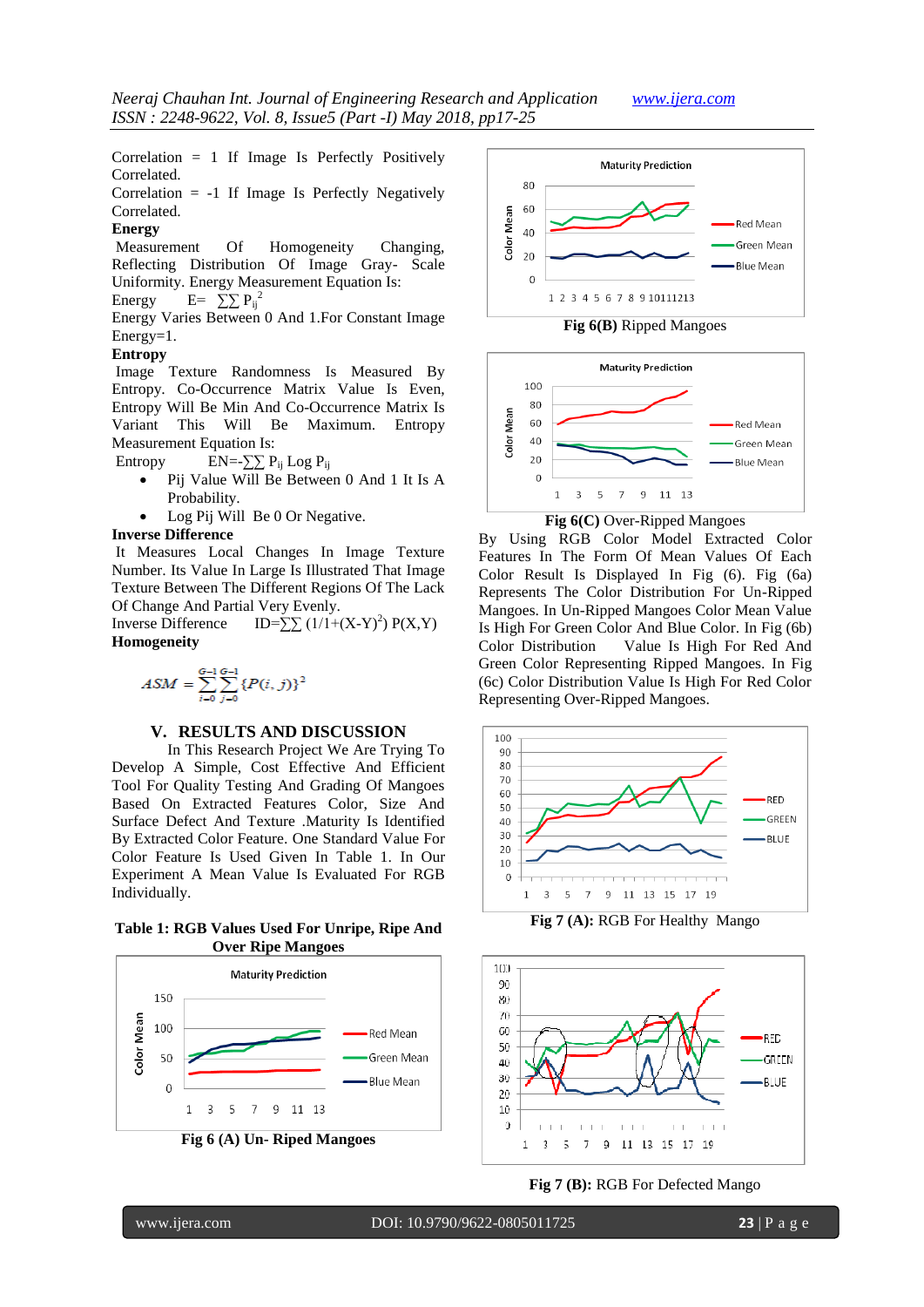GLCM Based Extracted Texture Features Data Is Given In Table2.Texture Feature Is Used To Find Roughness And Smoothness Of Image. In This Paper Based On Extracted Texture Features Two Classes Of Mangoes Are Created Class1 And Class2.

**Table 2: Extracted Texture Features Using GLCM**

|              | Contra | Correl | Energy | Entrop | Inverse | Homo    |
|--------------|--------|--------|--------|--------|---------|---------|
| <b>Mang</b>  | st     | ation  |        | y      | Differe | geneity |
| $\bf o$      |        |        |        |        | nce     |         |
|              | 1.6932 | 0.7624 | .7893  | .6504  | .8729   | 3.0980  |
|              | 1.7682 | 0.8265 | .9726  | .7243  | .6028   | 3.2456  |
|              | 1.8254 | .7903  | .8203  | .8908  | .8909   | 3.4567  |
|              | 1.6523 | .7893  | .7932  | .7867  | .7605   | 3.2354  |
|              | 1.9835 | .8302  | .9432  | .7654  | .6756   | 3.8950  |
|              | 1.7634 | .8564  | .8342  | .6956  | .7432   | 4.2043  |
| <b>Class</b> | 1.6983 | .8342  | .7984  | .7067  | .7893   | 4.1023  |
| 1            | 1.7523 | .7954  | .7783  | .7654  | .7798   | 3.9899  |
|              | 1.8302 | .7897  | .7876  | 7892   | 8534    | 3.9089  |
|              | 1.7983 | .8901  | .8576  | .6754  | .8756   | 4.0123  |
|              | 0.2642 | 0.5645 | 0.3743 | 1.4726 | 0.3762  | 0.7985  |
|              | 0.2523 | 0.5205 | 0.3521 | 1.5279 | 0.3543  | 0.8293  |
|              | 0.2742 | 0.5321 | 0.3576 | 1.4782 | 0.3692  | 0.7342  |
|              | 0.2621 | 0.5203 | 0.4201 | 1.7256 | 0.4120  | 0.7894  |
|              | 0.2421 | 0.5098 | 0.3921 | 1.5179 | 0.3034  | 0.8103  |
|              | 0.2342 | 0.4798 | 0.2982 | 1.5524 | 0.2982  | 0.7984  |
| <b>Class</b> | 0.2012 | 0.4731 | 0.3126 | 1.8209 | 0.3056  | 0.7999  |
| 2            | 0.2231 | 0.4452 | 0.3762 | 1.8342 | 0.3654  | 0.7453  |
|              | 0.1798 | 0.4201 | 0.4012 | 1.9098 | 0.3542  | 0.8254  |
|              | 0.1823 | 0.4302 | 0.3433 | 1.9982 | 0.3672  | 0.8785  |

Class1 Of Mangoes Is For Smooth Surface Of Image Representing Healthy Mango Also And Class2 Is For Rough Surface Mangoes Representing Unhealthy Mangoes.









#### **REFERENCES:**

- [1] Sharifah Lailee ,Syed Abdullaha, Hamirul"AiniHambali, Nursuriati Jamil, **"Segmentation Of Natural Images Using An Improved Thresholding-Based Technique",** ELSVIER, International Symposium On Robotics And Intelligent Sensors 2012 (IRIS 2012), Doi: 10.1016/J.Proeng.2012.07.266.
- [2] Meenu Dadwal, V. K. Banga, **"Color Image Segmentation For Fruit Ripeness Detection: A Review",** 2nd International Conference On Electrical, Electronics And Civil Engineering (ICEECE'2012) Singapore April 28-29, 2012.
- [3] Miss Monali Dahapute, Mr. Amit Welekar, **"Improved K-Means Clustering With Colour Classification For Segmentation Of Fruit Images",** International Journal Of Research, Volume 03 Issue 05, March 2015, P-ISSN: 2348-6848, E-ISSN: 2348-795X.
- [4] Daniel Stanley Tan, Robert Neil Leong," **A Method For Detecting And Segmenting Infected Part Of Cacao Pods"** Presented At The DLSU Research Congress 2016 De La Salle University, Manila, Philippines March 7- 9, 2016.
- [5] Zalak R. Barot, Narendrasinhlimbad, **"An Approach For Detection And Classification Of Fruit Disease: A Survey",** International Journal Of Science And Research (IJSR), Volume 4 Issue 12, December 2015, ISSN (Online): 2319-7064.
- [6] Pradeep Kumar Choudhary, Rahul Khandekar, Aakash Borkar, Punit Chotaliya, **"IMAGE PROCESSING ALGORITHM FOR FRUIT IDENTIFICATION",** International Research Journal Of Engineering And Technology (IRJET), Volume: 04 Issue: 03 | Mar -2017, P-ISSN: 2395-0072, E-ISSN: 2395 -0056.
- [7] Prabira Kumar Sethy, Shwetapadma Panda, Santi Kumari Behera, Amiya Kumar Rath, **"On Tree Detection, Counting & Post-Harvest Grading Of Fruits Based On Image Processing And Machine Learning Approach-A Review",** International Journal Of Engineering And Technology (IJET), Vol 9 No 2 Apr-May 2017, DOI: 10.21817/Ijet/2017/V9i2/170902058.
- [8] B.K. Miller, M.J. Delwiche, A Color Vision System For Peach Grading. Trans. ASAE **32**(4).1484–1490 (1989).
- [9] Shital V. Chavan S. S. Sambare, **"Segmentation Of Food Images Using Morphological Operations With Watershed Segmentation Technique",** International